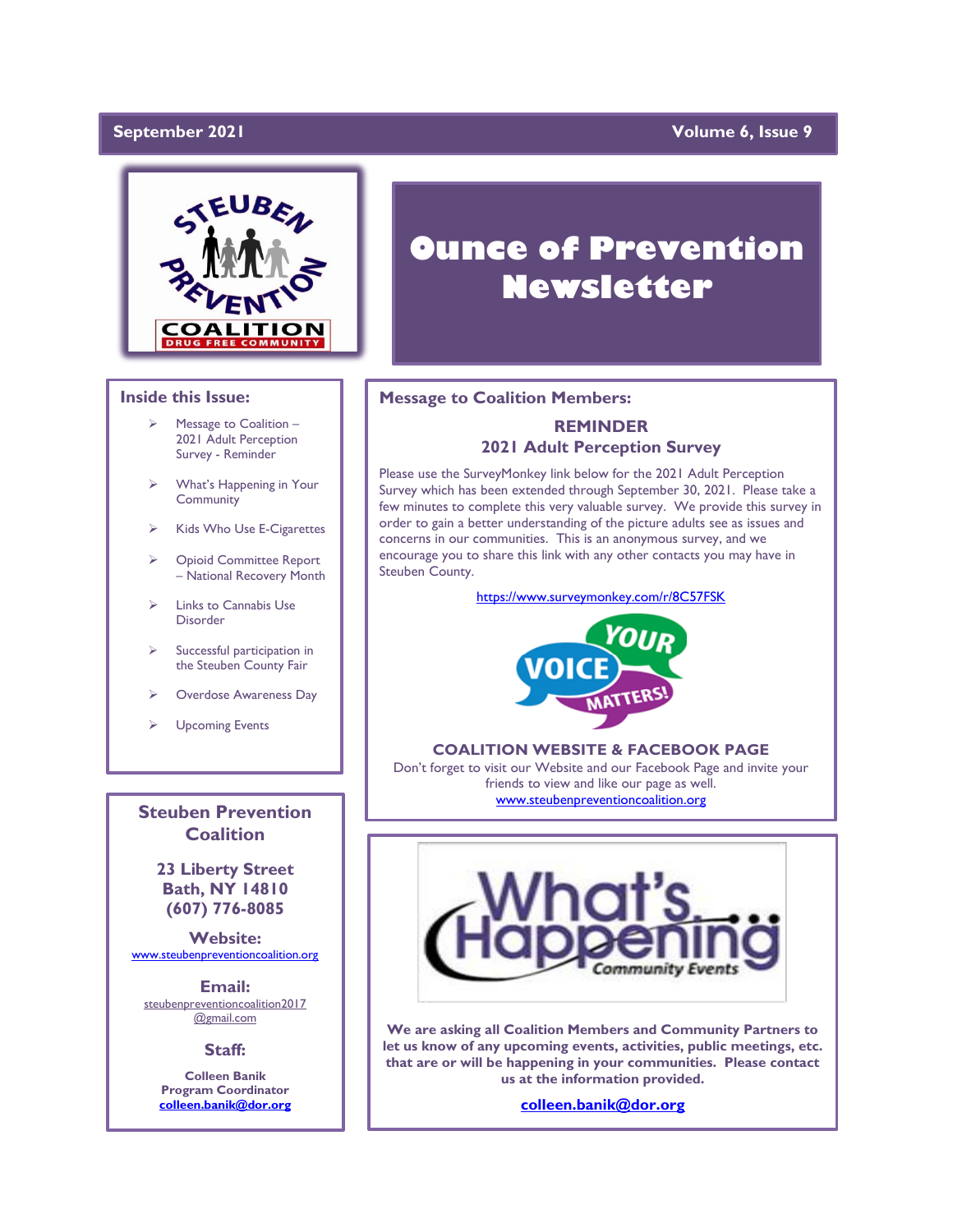### **Kids Who Use E-Cigarettes More Likely to Use Tobacco Products in the Future**

*Partnership to End Addiction* August 2021

Children who use e-cigarettes are up to three times more likely to use tobacco products in the future, according to a **[new report](https://www.who.int/publications/i/item/9789240032095)** by the World Health Organization (WHO).

"Nicotine is highly addictive. Electronic nicotine delivery systems are harmful, and must be better regulated," Dr. Tedros Adhanom Ghebreyesus, WHO Director-General, said in a [statement.](https://www.who.int/news/item/27-07-2021-who-reports-progress-in-the-fight-against-tobacco-epidemic) 

"Where they are not banned, governments should adopt appropriate policies to protect their populations from the harms of electronic nicotine delivery systems, and to prevent their uptake by children, adolescents and other vulnerable groups."

The report states that 84 countries lack safeguards to protect against unregulated proliferation of ecigarettes. Thirty-two countries have completely banned the sale of ecigarettes, and an additional 79 have implemented measures to limit their sale in public places, ban advertising or require that they display health warnings.

More than four times as many people are covered under WHOrecommended tobacco control measures today compared with 2007, according to [The Hill.](https://thehill.com/policy/healthcare/565089-who-leader-issues-warning-on-harmful-e-cigarettes)

[https://drugfree.org/drug-and](https://drugfree.org/drug-and-alcohol-news/kids-who-use-e-cigarettes)[alcohol-news/kids-who-use-e](https://drugfree.org/drug-and-alcohol-news/kids-who-use-e-cigarettes)[cigarettes](https://drugfree.org/drug-and-alcohol-news/kids-who-use-e-cigarettes)



# **Opioid Committee Report**

 Connie Terry Program Assistant Opioid Committee September 2021



### **National Recovery Month**

Opioid addiction is a chronic disease that causes long-lasting changes in the brain. Opioids bind with pain receptors in the brain causing large amounts of dopamine to be released. This makes the user want to repeat the experience. (1) As complex as it is, opioid addiction can be treated and managed. Recovery is possible.

Recovery is a long-term process and it's important to be patient. It's also important to have support from family members, friends, and communities. Regaining one's health and living a productive life is the end goal of all treatment programs. September 2021 is National Recovery Month. It's a time to celebrate recovery. It recognizes the gains made by those in recovery and reinforces the lives transformed. Recovery Month celebrates accomplishments. No one is alone in the journey to wellness. Everyone's journey is different, but we are all in it together. (2)

This year's theme for National Recovery Month is "Recovery is for Everyone: Every Person, Every Family, Every Community Opens a New Window." Show your support for members of your community in recovery by posting a purple ribbon in your window, webpage, on your desk or on your door.

(1[\) https://www.drugabuse.gov/publications/drugfacts/prescription-opioids](https://www.drugabuse.gov/publications/drugfacts/prescription-opioids) (2[\) https://www.naadac.org/national-recovery-month](https://www.naadac.org/national-recovery-month)



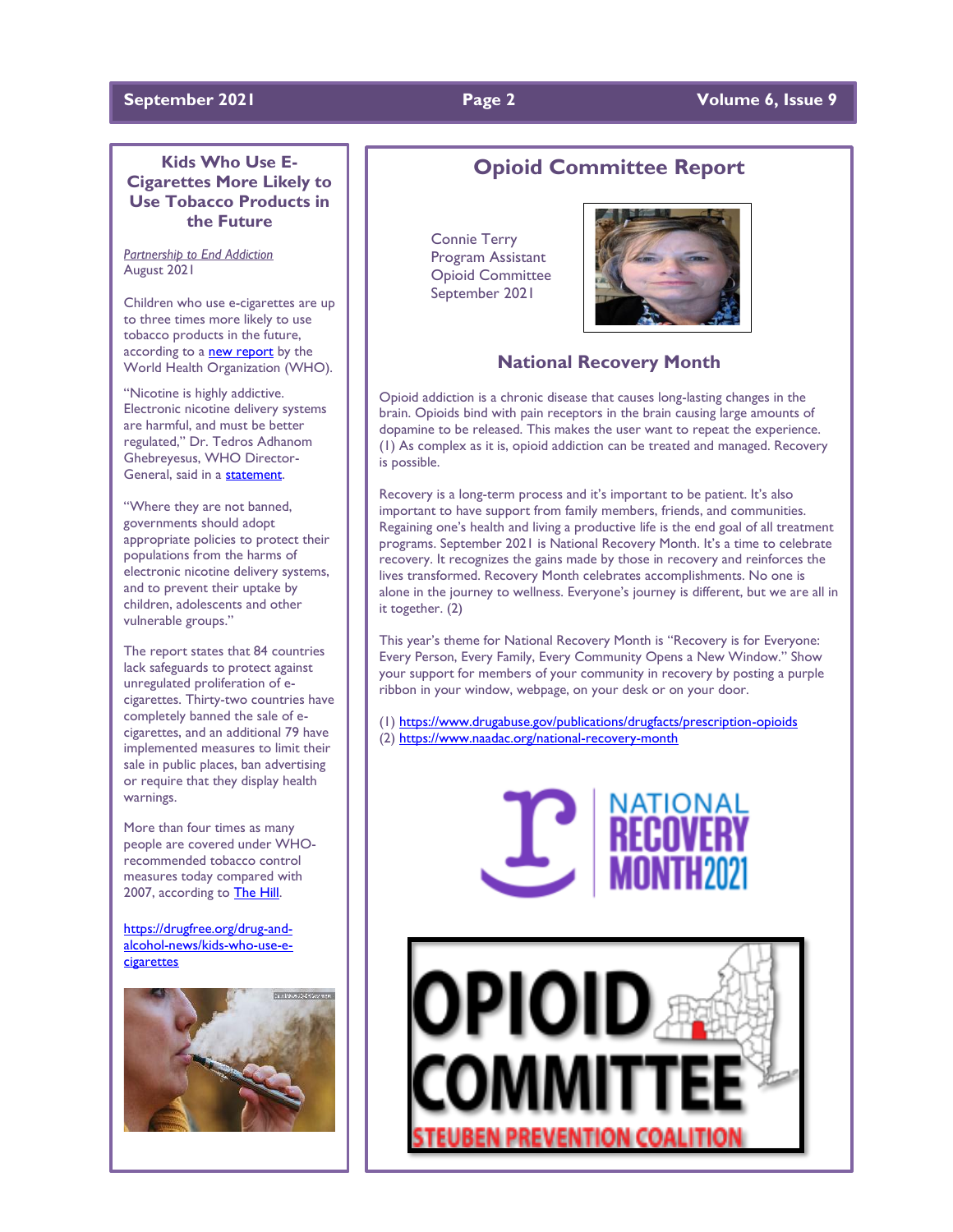### **September 2021 Page 3 Volume 6, Issue 9**

### **Schizophrenia Cases Linked to Cannabis Use Disorder Have Increased**

*Partnership to End Addiction* August 2021

A [new study](https://jamanetwork.com/journals/jamapsychiatry/fullarticle/2782160) suggests the proportion of cases of schizophrenia associated with cannabis use disorder has increased threeto four-fold during the past two decades.

Researchers in Denmark found 2% of schizophrenia diagnoses in that country were linked with cannabis use disorder. By 2000, the rate had risen to 4%. Since 2010, the figure rose to 8%, [CNN](https://www.cnn.com/2021/07/22/health/marijuana-schizophrenia-study-wellness/index.html) reports.

"I think it is highly important to use both our study and other studies to highlight and emphasize that cannabis use is not harmless," said study co-author Carsten Hjorthøj. "There is, unfortunately, evidence to suggest that cannabis is increasingly seen as a somewhat harmless substance. This is unfortunate, since we see links with schizophrenia, poorer cognitive function, substance use disorders, etc."

In an **[editorial](https://jamanetwork.com/journals/jamapsychiatry/article-abstract/2782162)** accompanying the study, Tyler J. VanderWeele of the Harvard T. H. Chan School of Public Health, said that the study's estimates could be low because cannabis use disorder is underdiagnosed.

"Cannabis use disorder is not responsible for most schizophrenia cases, but it is responsible for a non-negligible and increasing proportion. This should be considered in discussions regarding legalization and regulation of the use of cannabis," VanderWeele wrote.

For further information, please follow the link below:

[https://drugfree.org/drug-and-alcohol](https://drugfree.org/drug-and-alcohol-news/schizophrenia-cases-linked-to-cannabis-use-disorder-have-increased/?utm_source=pns&utm_medium=email&utm_campaign=schizophrenia-cases-linked)[news/schizophrenia-cases-linked-to](https://drugfree.org/drug-and-alcohol-news/schizophrenia-cases-linked-to-cannabis-use-disorder-have-increased/?utm_source=pns&utm_medium=email&utm_campaign=schizophrenia-cases-linked)[cannabis-use-disorder-have](https://drugfree.org/drug-and-alcohol-news/schizophrenia-cases-linked-to-cannabis-use-disorder-have-increased/?utm_source=pns&utm_medium=email&utm_campaign=schizophrenia-cases-linked)[increased/?utm\\_source=pns&utm\\_medium=](https://drugfree.org/drug-and-alcohol-news/schizophrenia-cases-linked-to-cannabis-use-disorder-have-increased/?utm_source=pns&utm_medium=email&utm_campaign=schizophrenia-cases-linked) [email&utm\\_campaign=schizophrenia-cases](https://drugfree.org/drug-and-alcohol-news/schizophrenia-cases-linked-to-cannabis-use-disorder-have-increased/?utm_source=pns&utm_medium=email&utm_campaign=schizophrenia-cases-linked)[linked](https://drugfree.org/drug-and-alcohol-news/schizophrenia-cases-linked-to-cannabis-use-disorder-have-increased/?utm_source=pns&utm_medium=email&utm_campaign=schizophrenia-cases-linked)



### **2021 Steuben County Fair**

The Steuben Prevention Coalition would like to give a HUGE THANK YOU to our members/volunteers for assisting the Coalition and the Opioid Committee with table displays this year during the Steuben County Fair.

Our tables were located under the Steuben County Sheriff's pavilion behind the Fair Office at the Main Entrance. Thank you to Sheriff Allard and all of the Deputies who assisted with the unloading and re-loading of all of our equipment and give-aways – it was truly appreciated.

The Coalition reports that approximately 2,450 pieces of informational/awareness materials and giveaways were provided to fair goers and the Opioid Committee reports that 1,430 pieces of informational/awareness materials and giveaways were provided during the week of August 17<sup>th</sup> through August 22<sup>nd</sup>.

Despite the rain, our members/volunteers, remained diligent and manned the tables to the end.